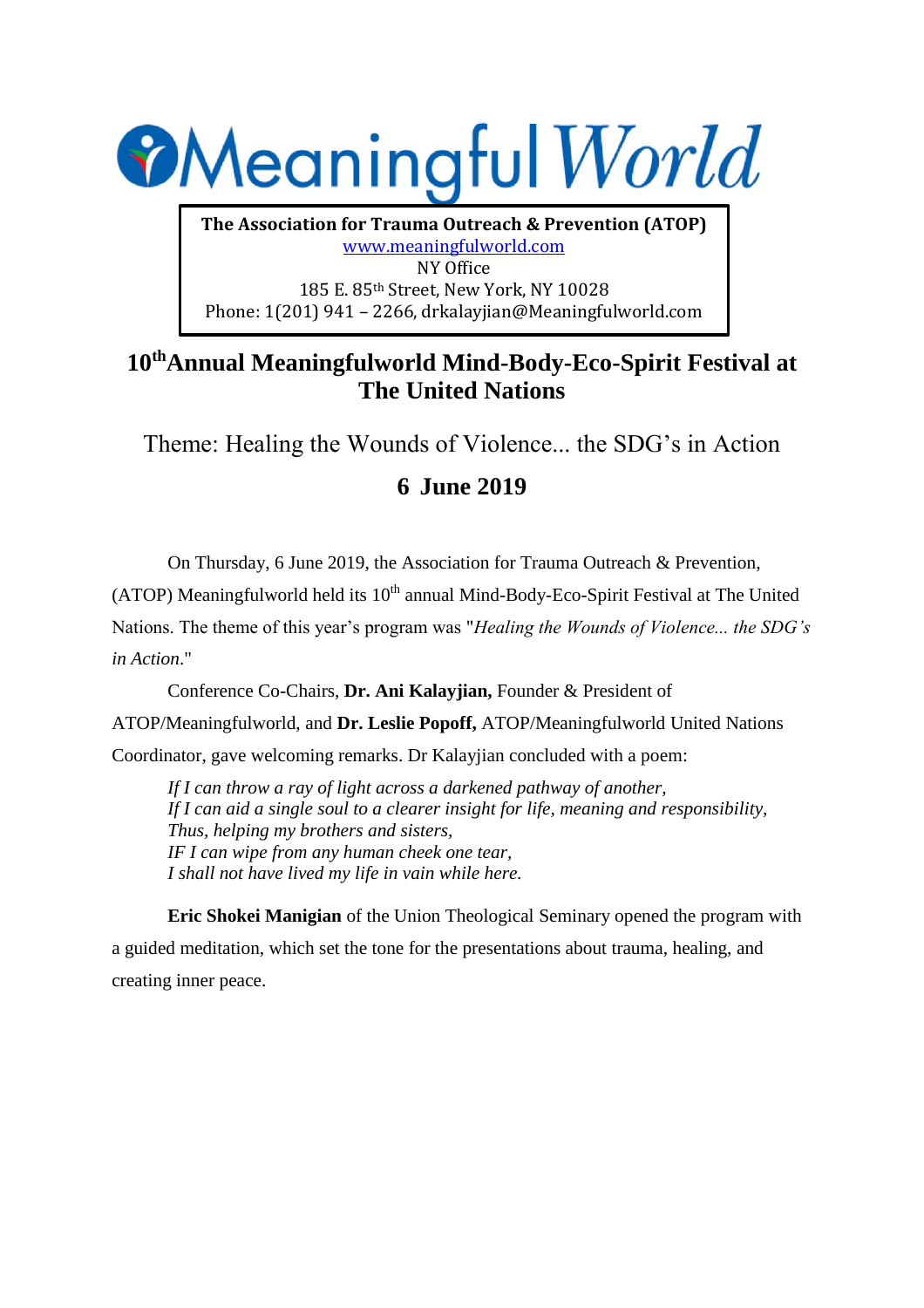

A variety of resources and strategies for healing the mind, body and spirit were presented by several guest speakers. Mr. Vik Kapoor, JD, previously a FEMA ombudsman, is a conflict management expert and leadership coach. He shared his own personal experience with traumatic loss at a young age, which remarkably served to lead him in the direction of helping others to define their life's purpose. He shared with the audience the therapeutic tools that he developed, including the "Wheel of Purpose" and his model of self healing, empowerment and actualization. Mr. Kapoor's work revolves around the importance of individuals knowing that they have a purpose in life. He has found that the most important risk that the experience of trauma presents is the risk of leaving the individual without a sense of purpose. He reinforced Meaningfulworld philosophy that "when one helps another, both become stronger".

The program included a musical interlude by the Brooklyn Children's Glee Club from PS 10 with keyboard accompaniment by Director **Fred Ellis**,. Their songs included well known selections that the audience enthusiastically joined in with clapping and singing, including "This Land is Your Land" "Peace, Salaam, Shalom".



**Dr. Daniela Rosa**, from Columbia University, followed focusing on the importance of integrating rituals and cultural practices in their healing process. Dr. Rosa has many years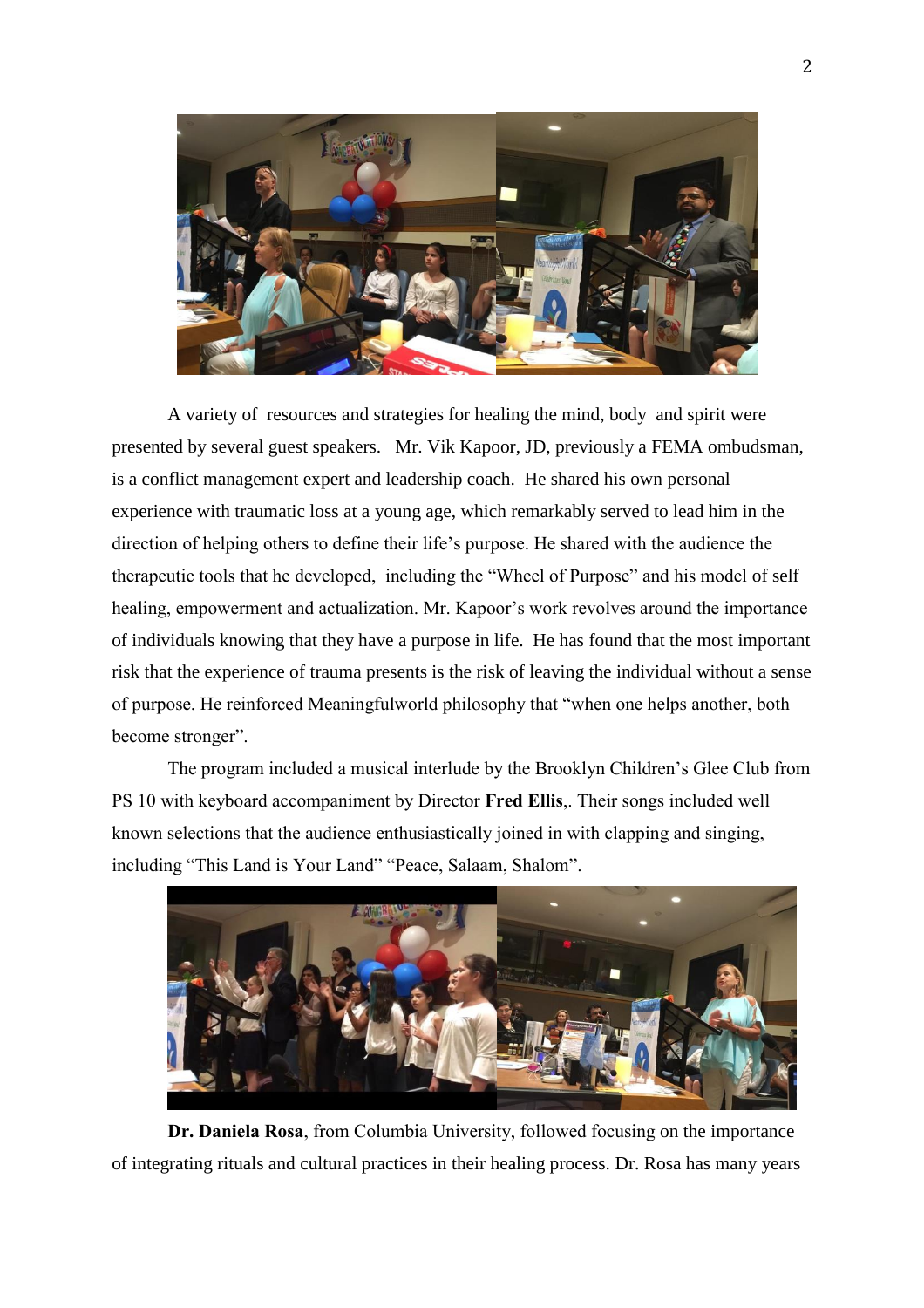of experience working with traumatized individuals. She emphasized the importance of cultural and religious rituals in helping to facilitate the healing process. Her research focused on the Latinx community's rituals and practices. Dr. Rosa stated that it is important to try to understand the role of an individual's culture and religious background especially when working with someone from a Latinx community.



**Ms. Sowmya Kshtriya, MA, PhD** candidate at Montclair State University, and Meaningfulworld Clinical & Educational Coordinator, gave the final presentation on the "7- Steps Integrative Healing Model" developed by Dr. Kalayjian. The 7-step Model is central to the humanitarian programs that Meaningfulworld provides throughout the US and in over 46 countries around the world. This integrative model incorporates various theories which include psychodynamic, interpersonal, existential and humanistic, and facilitates the individual's transformation from trauma towards forgiveness and reconciliation, and meaning making. Learning theory, the use of essential oils, physical release, mind-bodyspirit chakra balancing, and meditation are incorporated in the work.

The festival also celebrated and honored the 2019 graduates of the **Meaningfulworld Humanitarian Ambassadors** training program. This year's graduates include Ms. **Kathy Blount, LMSW**, Graduate Fellow at The United Nations, Ms. **Perpetua Igweatu, LMSW**, Graduate Fellow at the United Nations, Ms. **Amna Khan, MA**, Assistant Clinical Coordinator & Research Intern, and Ms. **Gloria Cole-Smith**, Volunteer & Meaningfulworld Supporter.

The 10th annual festival closed with a Meaningfulworld's signature **Heart-to-Heart Circle for Love and Gratitude**, a collective healing ritual developed by Dr. Kalayjian in which all participants experience a connection to each other, and then experience this connection broadened to include others in the community and extend this to the global family. The room vibrated with a sense of community, enthusiasm and a desire to build upon these connections made. Inquiries were made about other Meaningfulworld activities. Dr